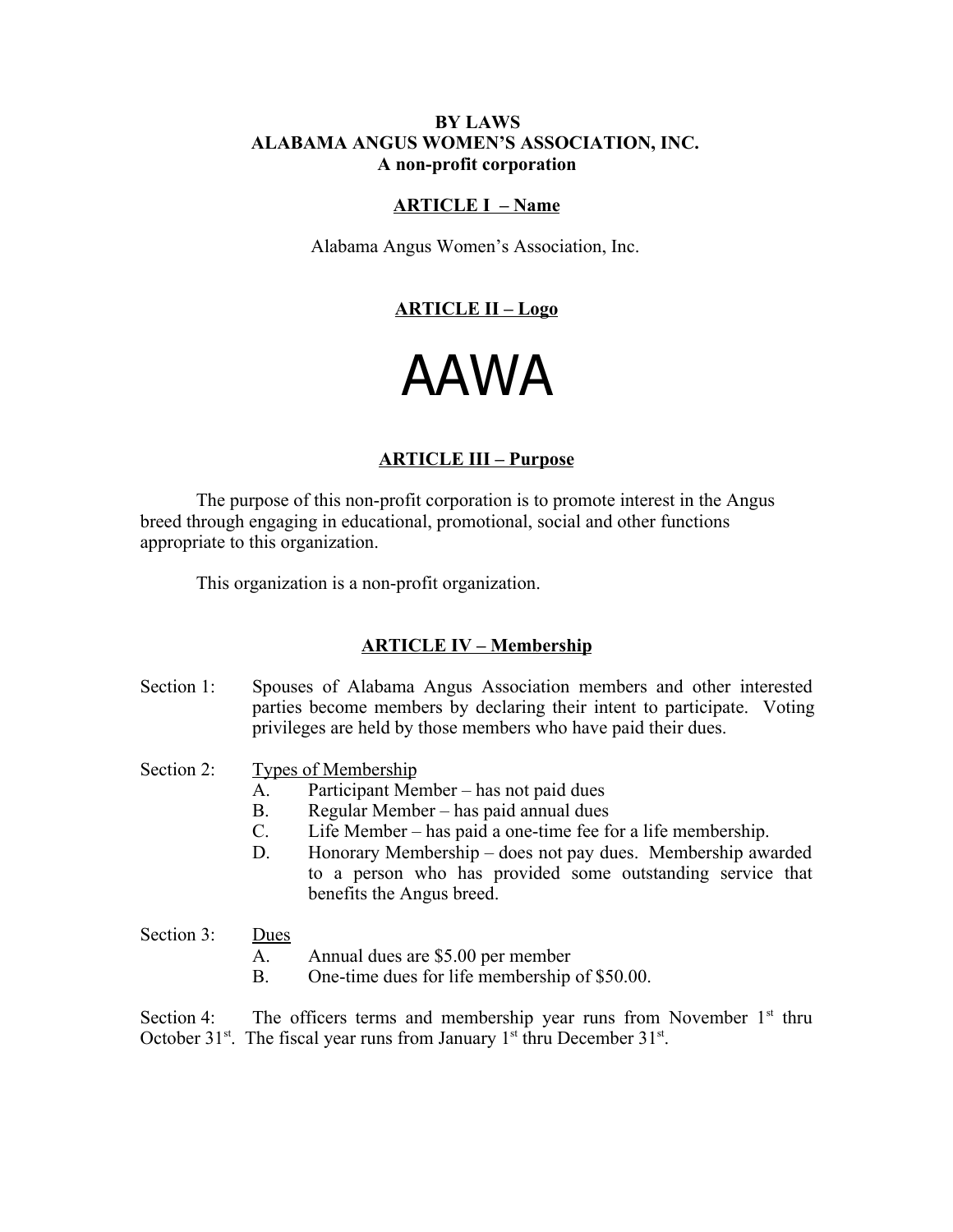# **ARTICLE V – Elections/Term of Office**

- Section 1: The nominations committee will submit a slate of names for the vacated offices to the membership at the annual spring meeting. Names may be added by the membership at this time. Voting is done by secret ballot by the members present. A person is elected by receiving the most votes.
- Section 2: Officers taking office after April 15, 2004, will take office on November 1<sup>st</sup> following their election at the annual meeting.
- Section 3: Offices vacated prior to the expiration of the term are filled by the President appointing a person to fill the position for the remaining term
- Section 4: The term of an elected office is for two years. No limit to terms served.

# **ARTICLE VI – Officers**

#### Section 1: President

- A. Presides at all meetings of the organization.
- B. Appoints committees and their chairpersons; see that they function as they should and on time.
- C. Appoints members to fill elective offices vacated until the next election.
- D. Serves as ex officio member of all committees, except the Nominating and Honors Committees.
- E. May call meetings as the need arises.
- F. Reviews all correspondence, reports, and expenditures for final disposition.
- G. Co-signs association checks.
- H. May request or designate another person to assist with or carry out presidential responsibilities.

Section 2: President-Elect

- A. Automatically becomes next president.
- B. Serves in the absence of the President.
- C. Performs such duties as the President may request.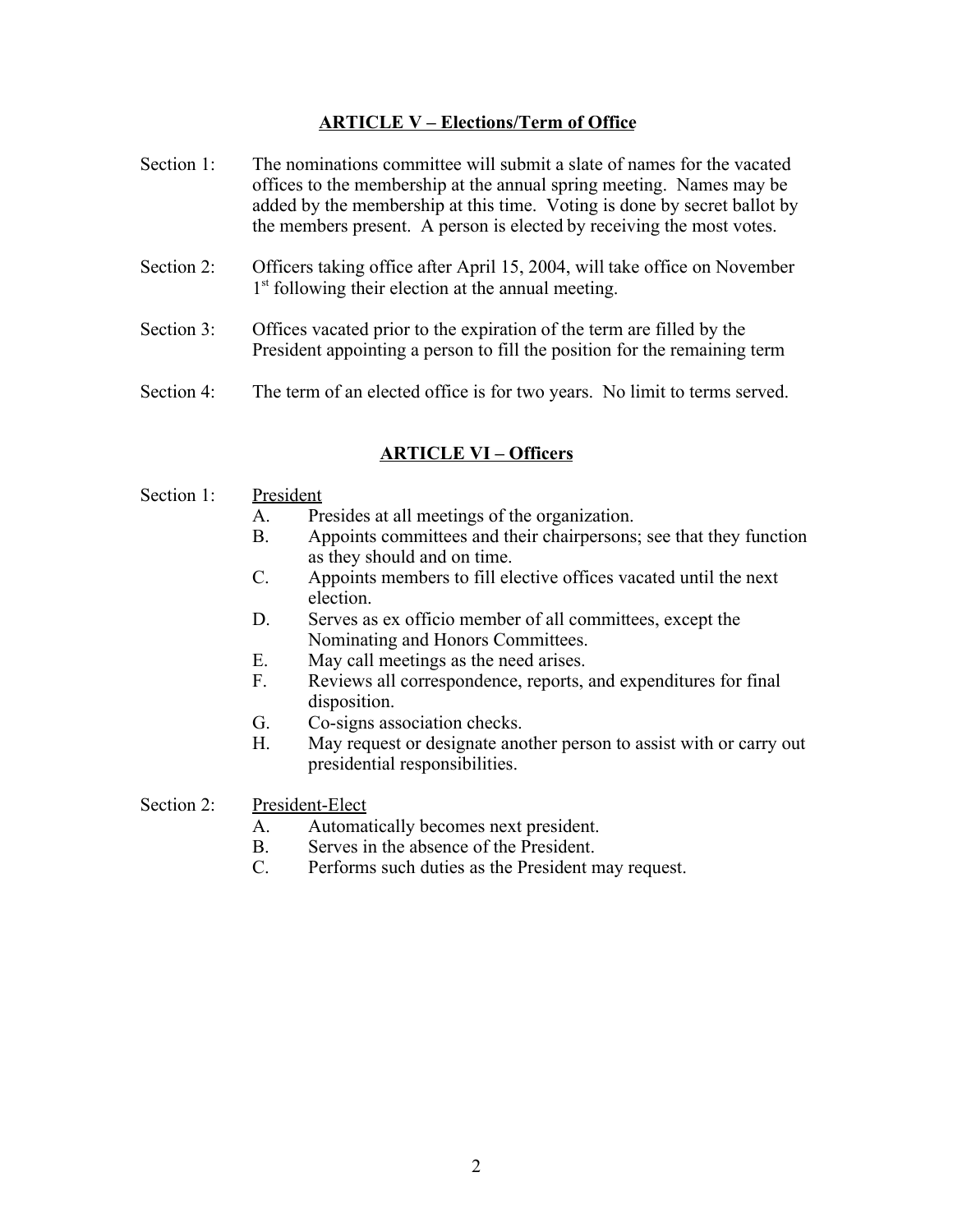- D. Chairs the following committees:
	- 1. Scholarship
	- 2. Program

# Section 3: Secretary

- A. Keep accurate records of all meetings.
- B. Present minutes from all previous meetings.
- C. A copy of the minutes must be shared with the president within 30 days following the date of the meeting.
- D. Prepare communication with the American Angus Auxiliary and for all other purposes as requested by the President.
- E. All reports and correspondence must be submitted to the President for review and final disposition.
- F. Make copies of minutes and Annual Report available to members at all regular meetings and upon request.
- G. Serves on the Scholarship Committee.

## Section 4: Treasurer

- A. Keep accurate records of incoming funds and expenditures using forms and procedures adapted by the Executive Committee.
- B. Deposit monies received within 10 days of receipt.
- C. Receive bills and pay same about 14 days prior to the bills due date.
- D. Present a Treasurer's report at each regular meeting covering action up to that date.
- E. A Treasurer's report must be shared with the President two weeks prior to each meeting with a copy to the Finance Committee.
- F. Prepare and present the Annual Report at the annual Spring Meeting.
- G. All checks require the Treasurer and one (1) other person.
- H. Make copies of the report available to members at all regular meetings and upon request.
- I. Serves on the Scholarship Committee.
- J. Chairs the Finance Committee.
- K. All revenues must be counted upon receipt by the Treasurer and one (1) other person.

## Section 5: **Immediate Past President**

- A. Serves as advisor to the President.
- B. Serves as chair of the Honors Committee.
- C. Serves as chair of the Audit Committee.
- D. Serves as Historian.
- E. Displays scrapbook at Annual Meeting and Field Day.

# Section 6. Advisor to the Juniors

- A. May serve as a consultant to the Alabama Angus Association and AAWA on the Junior's affairs.
- B. May serve on the Scholarship Committee, but cannot vote on the awarding of scholarships.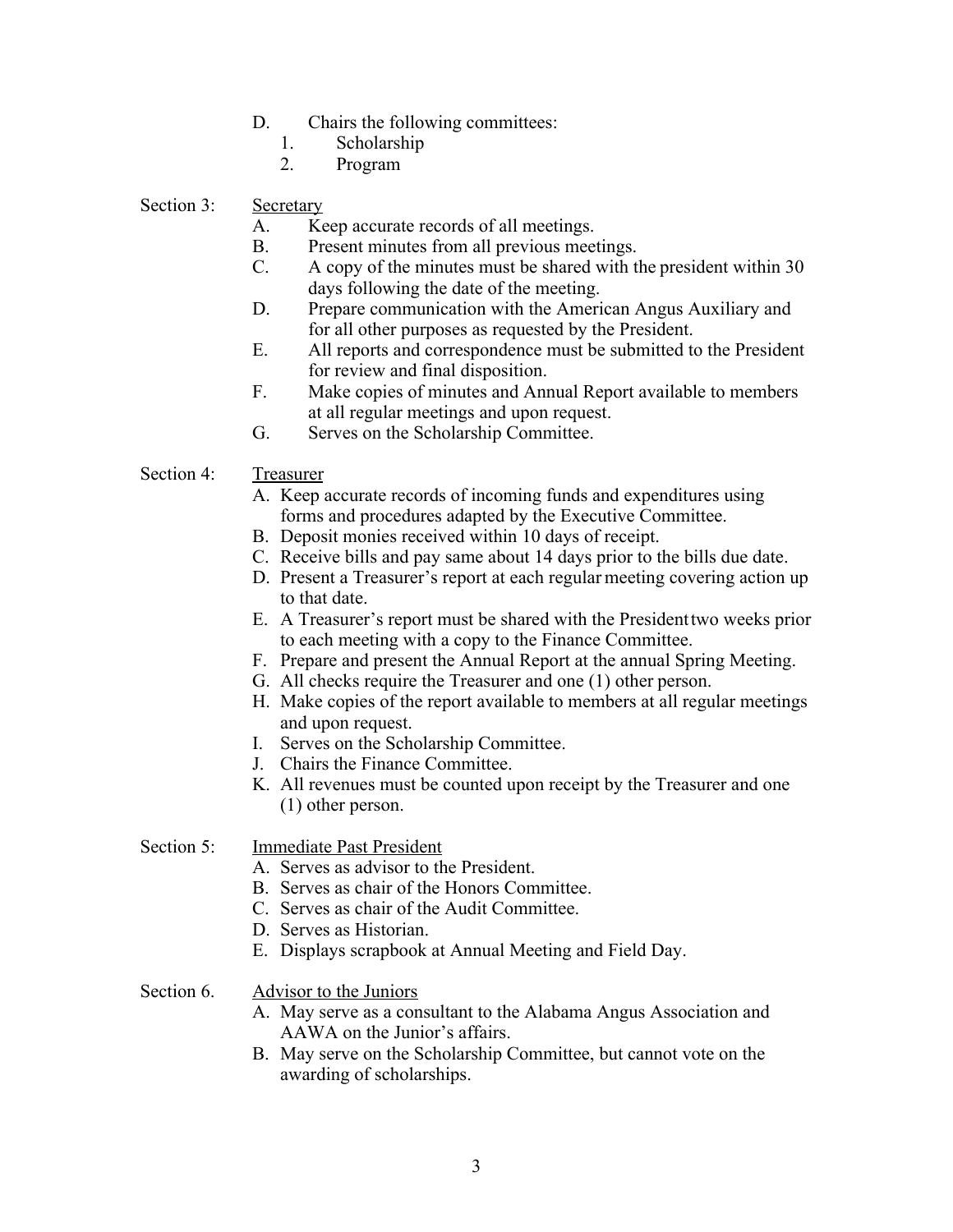## Section 7: Regional Directors

- A. Carry out assignments from President (ex. Beef promotion) and dissemination of information.
- B. Directors will be appointed by the President. The President has the authority to change directors before the 2-year term expires if necessary.
- C. The state will be divided up to and including eight (8) regions.
- D. There will be one director for each region.
- E. These directors may be invited to attend the Executive Board Meetings.
- F. Directors will serve two (2) years.

#### **ARTICLE VII – Committees**

- Section 1: The President serves as an ex officio member of all committees; except the Nominating and Honors Committee.
- Section 2: Chairperson and committee members are appointed by the President or the presidential appointee.
- Section 3: Committee will abide by the guidelines established for each committee by the Executive Committee and the chairpersons of said committee.
- Section 4: Committee chairs will give reports of all activities and funds turned into them at regular meetings.
- Section 5: Ad Hoc Committees may be approved as deemed necessary by the President.

## Section 6: Standing Committees

- A. Executive Committee Chaired by the President
	- 1. Made up of the current officers (President, President-elect, Past President, Secretary, Treasurer, and other members upon request of the President.
	- 2. Serves in an advisory capacity to the President.
	- 3. Assists with receiving reports and other matters as requested by the President.
	- 4. Serves on the Honors Committee (but not the President).
	- 5. Serves on the Scholarship Committee.
	- 6. Serves on the Ways and Means Committee.
- B. Audit Committee Chaired by the Past-President.
	- 1. Two persons appointed by President to serve on this committee.
	- 2. Audits the association books (if maintained) and those of the AAWA funds during the month of October, or when there is a change in office of Treasurer.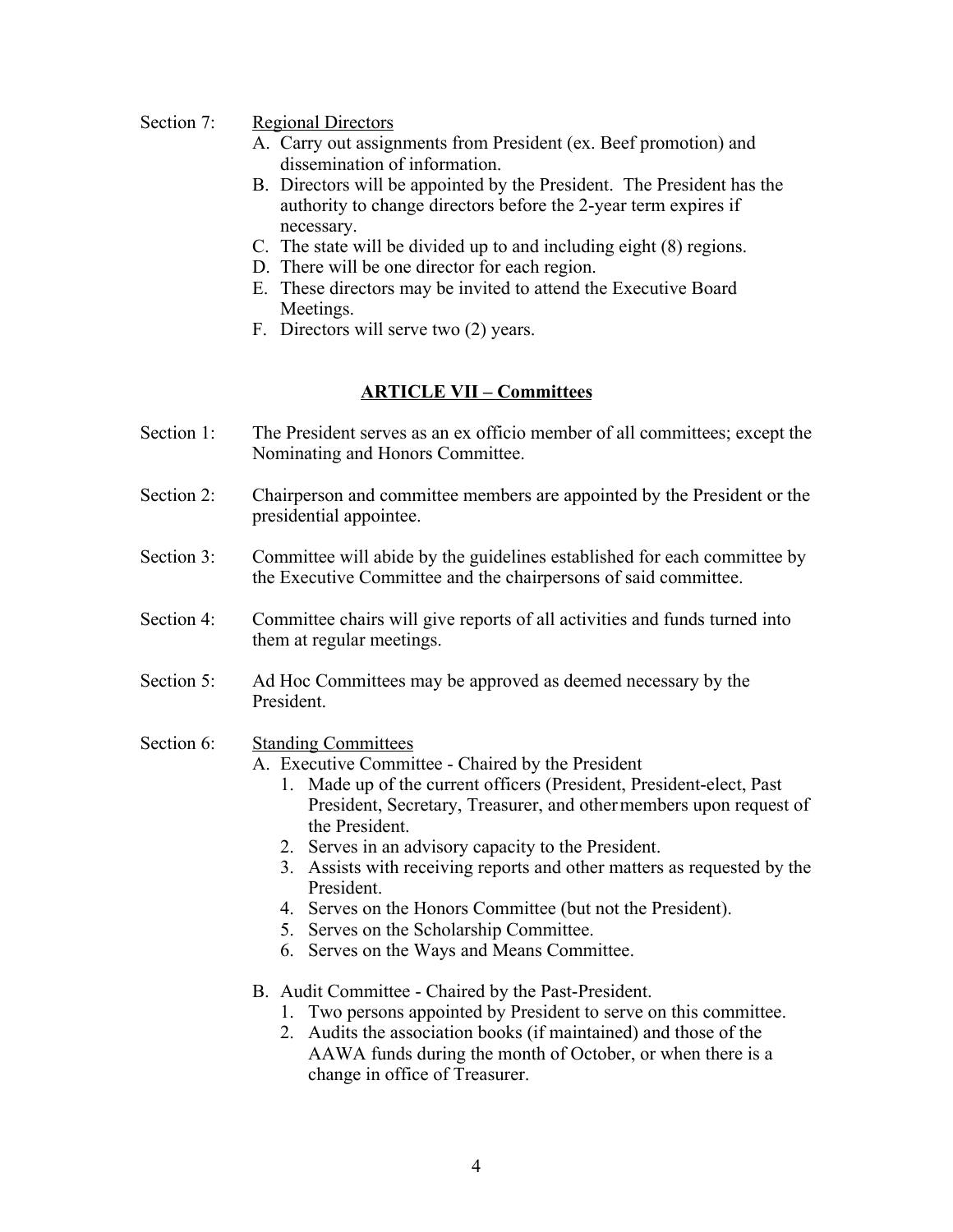- C. Program Committee Chaired by the President-elect if available.
	- 1. Beef promotion.
	- 2. Conducts activities at Field Day.
- D. Historian Chaired by the Past President if available.
	- 1. Scrapbook, stories, photographs.
	- 2. Displays scrapbook at Annual Meeting and Field Day.
- E. Honors Committee Past President chairs the committee if available and is supported by members at large.
	- 1. Honorary Membership.
	- 2. Achievement Awards.
	- 3. Distinguished Women.
- F. Nominating Committee Chairperson to be appointed.
- G. Queen/Ambassador Chairperson to be appointed.
- H. Scholarship Committee Chaired by President-elect if available.
	- 1. Consists of the President, President-elect, Secretary, Treasurer and Advisor to the juniors.
	- 2. Advisor to the juniors will act as a consultant but will not vote on the awarding of the scholarship.
	- 3. Conduct an annual scholarship contest and judge the entries.
	- 4. Award a scholarship decided on by guidelines of the Scholarship Committees.
	- 5. No scholarship will be given to the same recipient twice.
- I. Finance Committee Chaired by Treasurer.
	- 1. Plan and present a budget to the membership at the Annual Meeting.
	- 2. Monitor finances during the year by studying Treasurer's reports. If a problem is noted, it should be brought immediately to the attention of the President and the Executive Committee.
	- 3. If any item is going to exceed the budget, it must be brought before the Executive Committee for approval and the budget amended before the Treasurer can pay the bill.
	- 4. Must have a budget meeting prior to the Annual Meeting to prepare the budget.
		- a. Budgeted expenses must not exceed expected income.
	- 5. Present budget for approval at open business meeting at Annual Meeting.

## **ARTICLE VIII - Meetings**